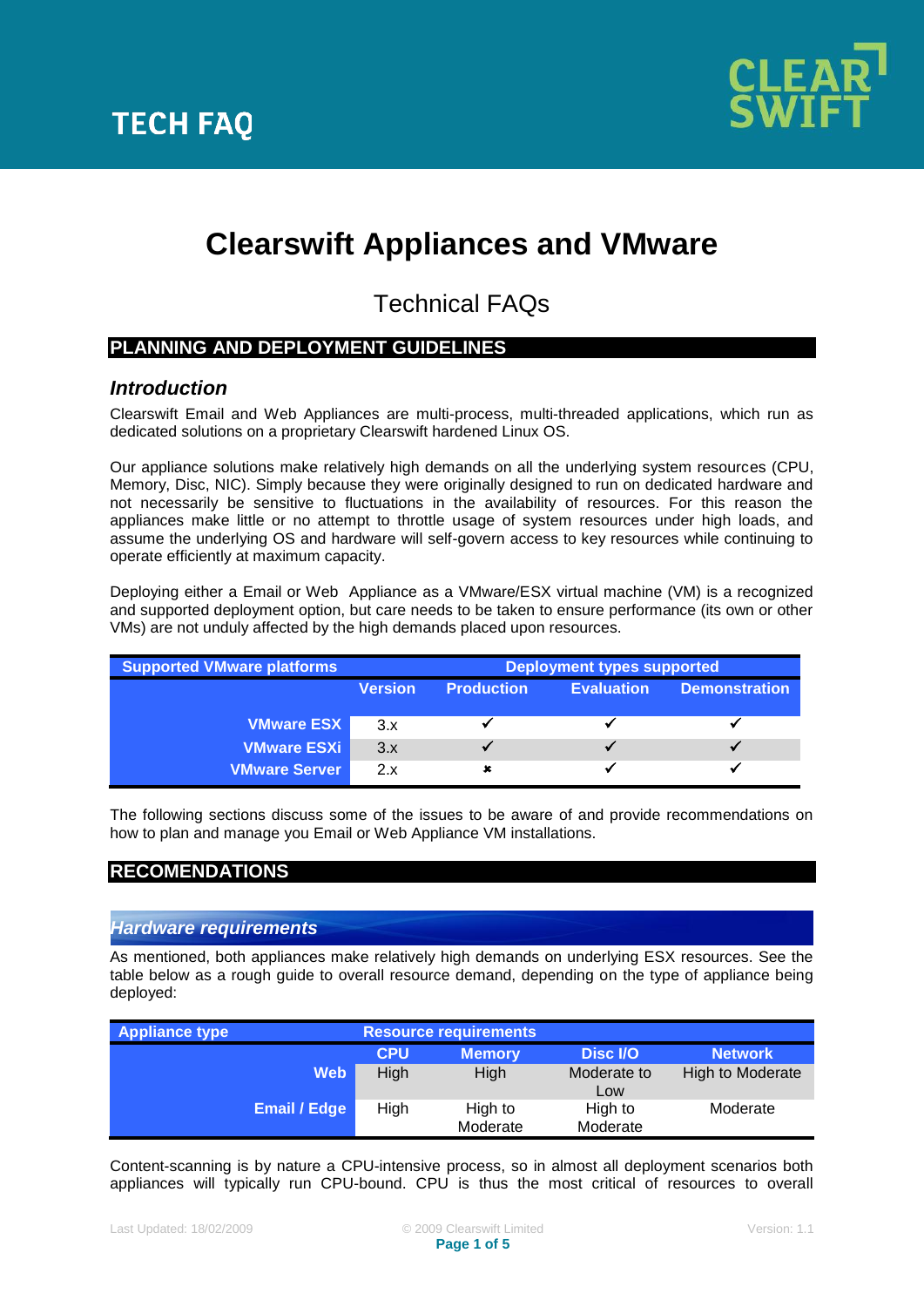# **TECH FAQ**



performance. The appliances demands on CPU are exacerbated by constant network activity, which in a virtual-environment equates to additional load on the CPU.

So the total number of virtual-CPUs available is typically more important than overall processing power. You can maximize the total number of vCPUs available to the VMs in several ways:

- By utilizing dual or quad core processors
- By enabling hyper-threading at the ESX BIOS level
- $\bullet$ By using DRS clustering to pool resources from several ESXs.

Memory is the second most critical resource. The performance of a resource intensive application such as an appliance will be rapidly compromised if physical memory is not sufficient for all VMs. Memory underpins access to all other resources.

### *VMware configuration*

When creating and configuring VMs for appliances, consider the following points:

### **Virtual disc sizing**

Appliance VMs do not support virtual disc expansion, so it is important to allocate enough disc-space when the VM is first created. Be sure to follow the Clearswift supplied disc-sizing guidelines for the type of Appliance you are installing and to achieve optimum performance ensure the disk is defragmented before installation.

### **Virtual CPUs**

Because of its multi-process, multi-threading design, an appliance performs best when they are running as a multi-vCPU VM. It is recommended that appliance VMs are configured with as many vCPUs as possible, whilst avoiding CPU contention.

### **Virtual switches**

If running several appliance VMs, as a peer group, on a single ESX server - consider using a single shared vSwitch to allow inter-peer traffic to flow between VMs without hitting the physical network. This will speed up various management functions, most notably multi-peer reporting, and at the same time reduce the overall network load. Effectively you are trading network bandwidth for CPU cycles.

### **Virtual SCSI adapter**

In common with many Linux Guest-OS"s, there are known to be potential issues with the VMware BusLogic virtual SCSI adapter. VMware recommends that you use the "LSI Logic virtual SCSI adapter" for all Linux-based Guest-OS VMs.

### **Gigabit Ethernet**

Gigabit Ethernet adaptors are recommended, but be aware that these will make higher CPU demands.

## *Appliance Installation and Configuration*

### **Disc formatting**

If a large network-based virtual-disc has been configured for the VM deployment, please be aware this may take significantly longer to format compared with installing an appliance on native hardware.

*IMPORTANT:* Do not be tempted to interrupt an appliance boot process or install wizard if it appears to stall. Allow plenty of time for the install process to complete.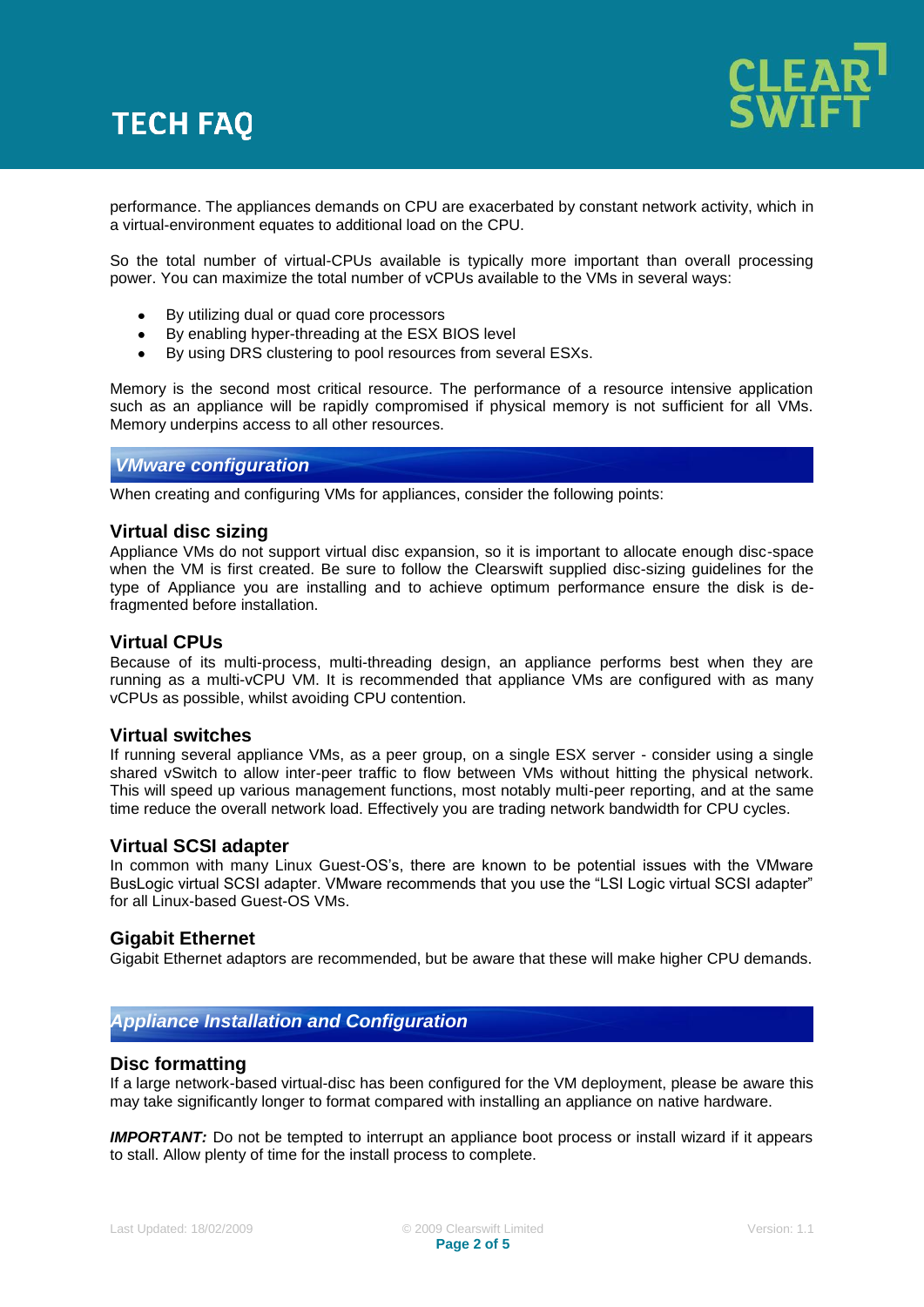# **TECH FAQ**



## **NTP**

Configuring an appliance to use NTP is essential. Both MIMEsweeper Appliances run as many interdependent processes and are particularly sensitive to lost clock ticks from the underlying VM kernel. Clock drift on the appliances has been observed, even on moderately loaded ESX servers. The only way to control this currently is to configure the appliances to use an NTP server. This should be configured when completing the initial appliances set-up wizard or later through the appliance UI. Assuming the ESX server is already using an NTP server, the same server can be used for the appliance.

In the future, time-synchronization using VM-tools will also be an option.

## *Performance & Scalability*

A Clearswift appliance installed and running on native hardware will always out-perform a single ESX VM running on the same hardware. On a high specification ESX server a single appliance VM will typically run at 20-50% of normal operational throughput, regardless of how many other VMs are running. There are several reasons for this, but the key ones are:

- On native hardware the appliance application/Linux-OS can utilize all cores of all available processors. On a modern high-specification server, with several quad-core processors, this might amount to 8 or 12 "virtual" processors. Running as a Guest-OS under ESX however, the appliance VM is limited to 4 virtual CPUs.
- On native hardware the appliance software (in particular the Linux kernel) may be able to directly utilize features and optimizations of the native underlying chip-set. In contrast the VMKernel emulates a standard chip-set that is well established but not so fully featured. Some or all of the benefits of the native chip-set will be lost in the emulation layer.

To counter this, it should be noted that VMware/ESX is ideally suited to running several appliance VMs in a peered configuration. A peered group of VM appliances is a highly efficient mode of operation, and additional VMs can easily be added to provide simple scalability.

## *Run-time optimization and management*

Make use of any advanced VMware management tools and features (DRS-clustering, etc) at your disposal to help manage resources. Remember, the more CPU and memory resources in your cluster the higher the CPU and memory "reservations" you can define and the more your virtual machines are insulated from competition.

Be careful not to over commit the total physical memory, which will result in the VM kernel using its own swap-space. This will significantly impact the performance of all VMs, especially resourceintensive VMs such as the MIMEsweeper appliances.

Monitor VM resources using the performance graphs available in VI Client. Check in particular the "CPU ready" graph, which will highlight CPU contention. If CPU contention becomes an issue, reconfigure your appliance VMs to use fewer vCPUs.

It clock-drift is observed confirm that NTP is enabled for both ESX and appliance. If NTP fails to keep clocks aligned, the load on the individual VM is possibly too high, see next point.

Avoid running any appliance VM with 100% Memory or CPU utilization. An overloaded VM creates additional overheads in the VMkernel, which in turn impacts the performance of all VMs. Instead, as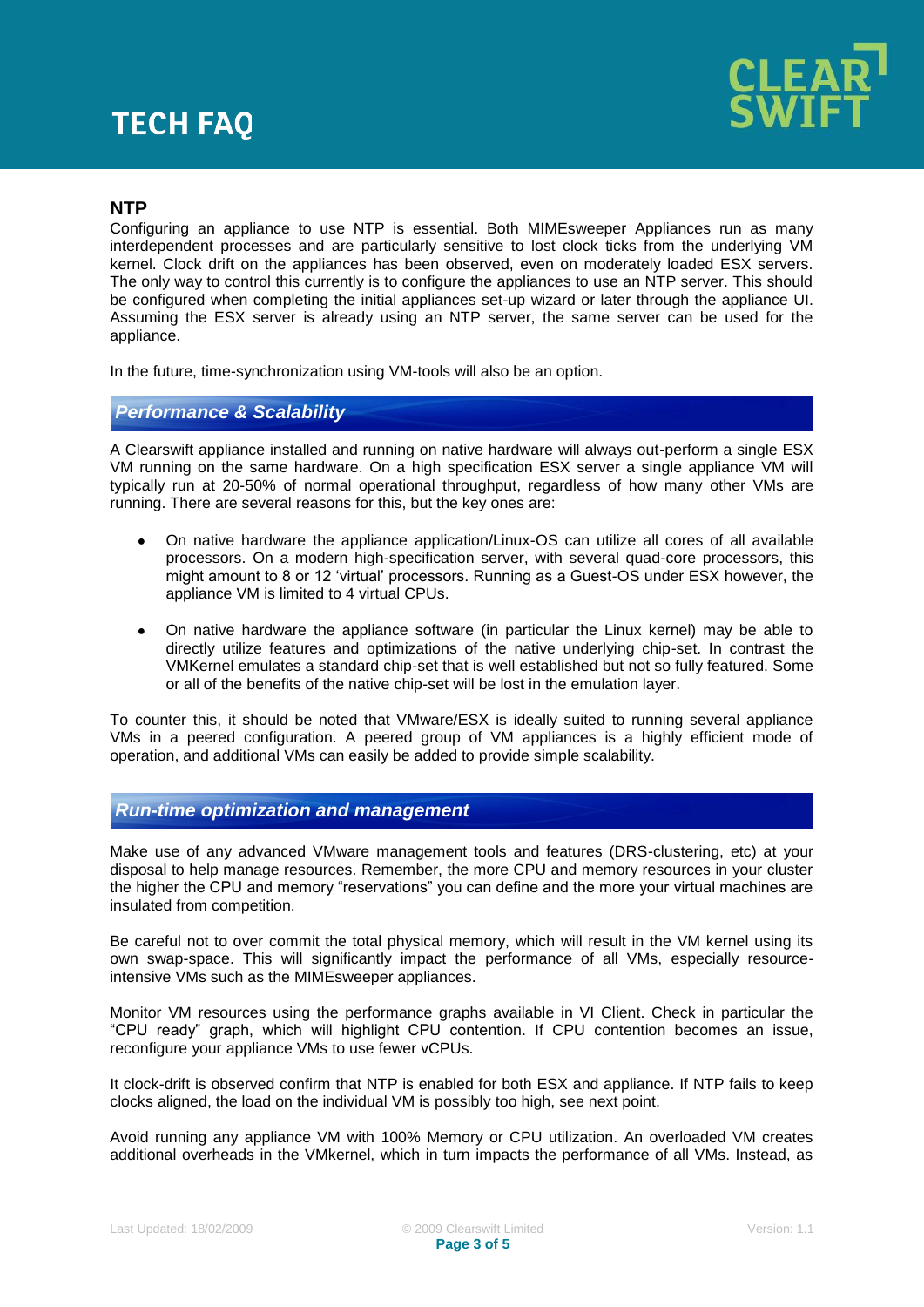



appliance throughput demands increase, add additional appliance VMs in a peered, load-balanced configuration.